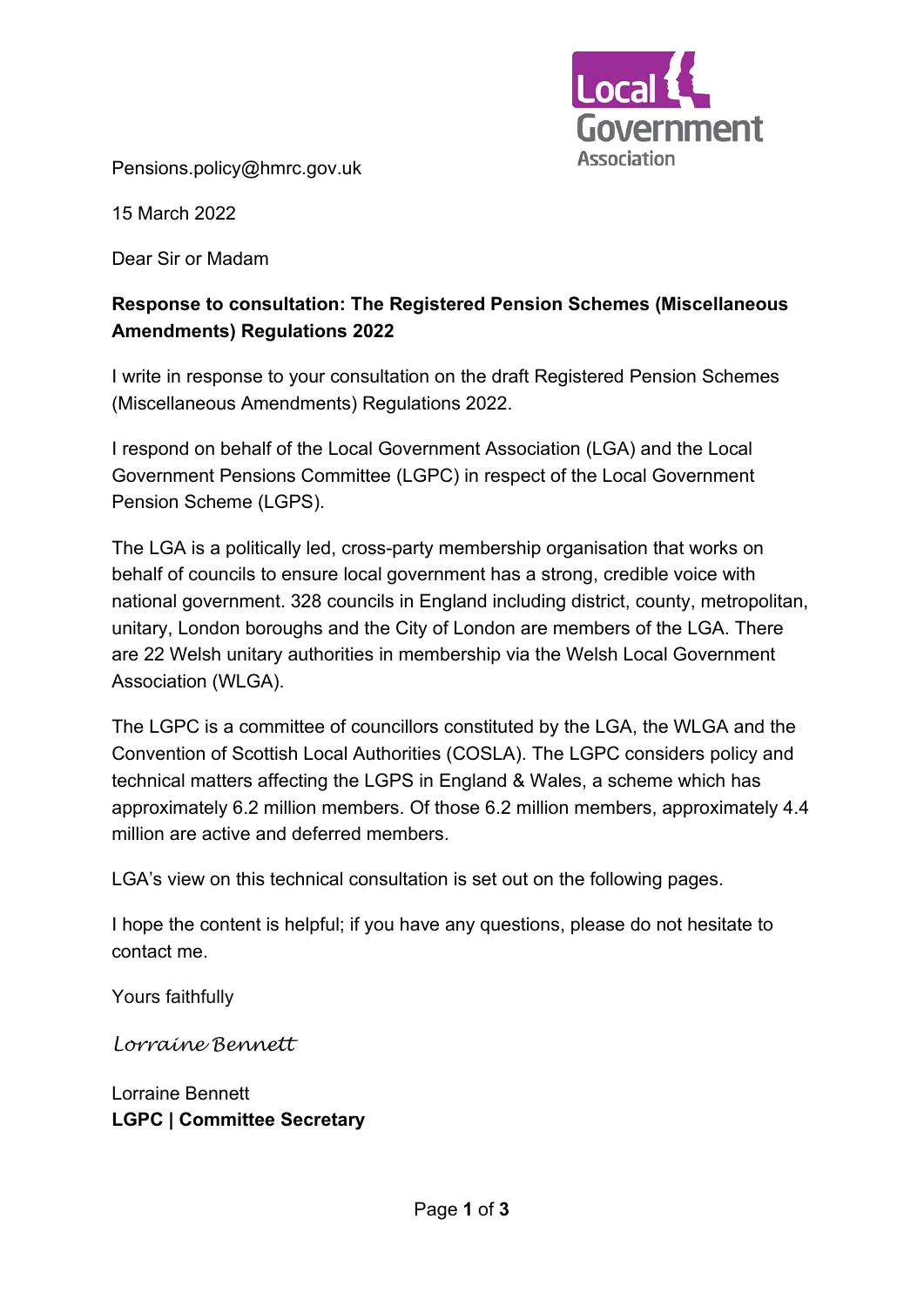# **Technical response**

## **Policy aim**

We understand that one of the policy aims for this change is to deal with the tax anomalies that were identified as part of finalising the remedy for the age discrimination found in public service pension reforms. This is clearly stated in your [Policy paper on scheme pays reporting,](https://www.gov.uk/government/publications/pension-scheme-pays-reporting-information-and-notice-deadlines/pension-scheme-pays-reporting-information-and-notice-deadlines) published last October.

However, because the starting point in applying these regulations appears to be an employer becoming aware that information they previously provided for annual allowance purposes is insufficient, we cannot see how it will apply to McCloud remedy recalculations.

The starting point for the McCloud remedy regulations will be a change in the Scheme regulations, not a change in the information provided by the employer. We expect the LGPS McCloud remedy regulations to take effect from 1 October 2023 and be backdated to 1 April 2014 in England and Wales and 1 April 2015 in Scotland. LGPS administering authorities have been requesting and collecting data from employers in preparation for the McCloud remedy for several years. Implementing the McCloud remedy is not dependent on amended information from employers. It is dependent on scheme regulations being enacted to provide for it.

The Department for Levelling Up, Housing and Communities (DLUHC) has not yet responded to its [consultation on the McCloud remedy for the LGPS.](https://www.lgpslibrary.org/assets/cons/lgpsew/20200716_CD.pdf) However, the consultation document proposes that the underpin will only be given consideration for annual allowance at the 'underpin crystallisation date'. Working on this basis, LGPS administering authorities will need to revisit annual allowance calculations as part of the McCloud remedy calculations when the person becomes entitled to the underpin amount.

As these regulations appear to have moved away from dealing with the McCloud tax anomalies, do you intend to issue separate rules that specifically cover McCloud annual allowance recalculations?

#### **Look back period**

We are not clear how sections 34 and 36 of the Taxes Management Act (TMA) 1970 interact with the extension to the mandatory scheme pays deadlines.

Section 34 of the TMA 1970 places a restriction on HMRC to reclaim unpaid taxes beyond four years after the end of the year the assessment is made. This can be